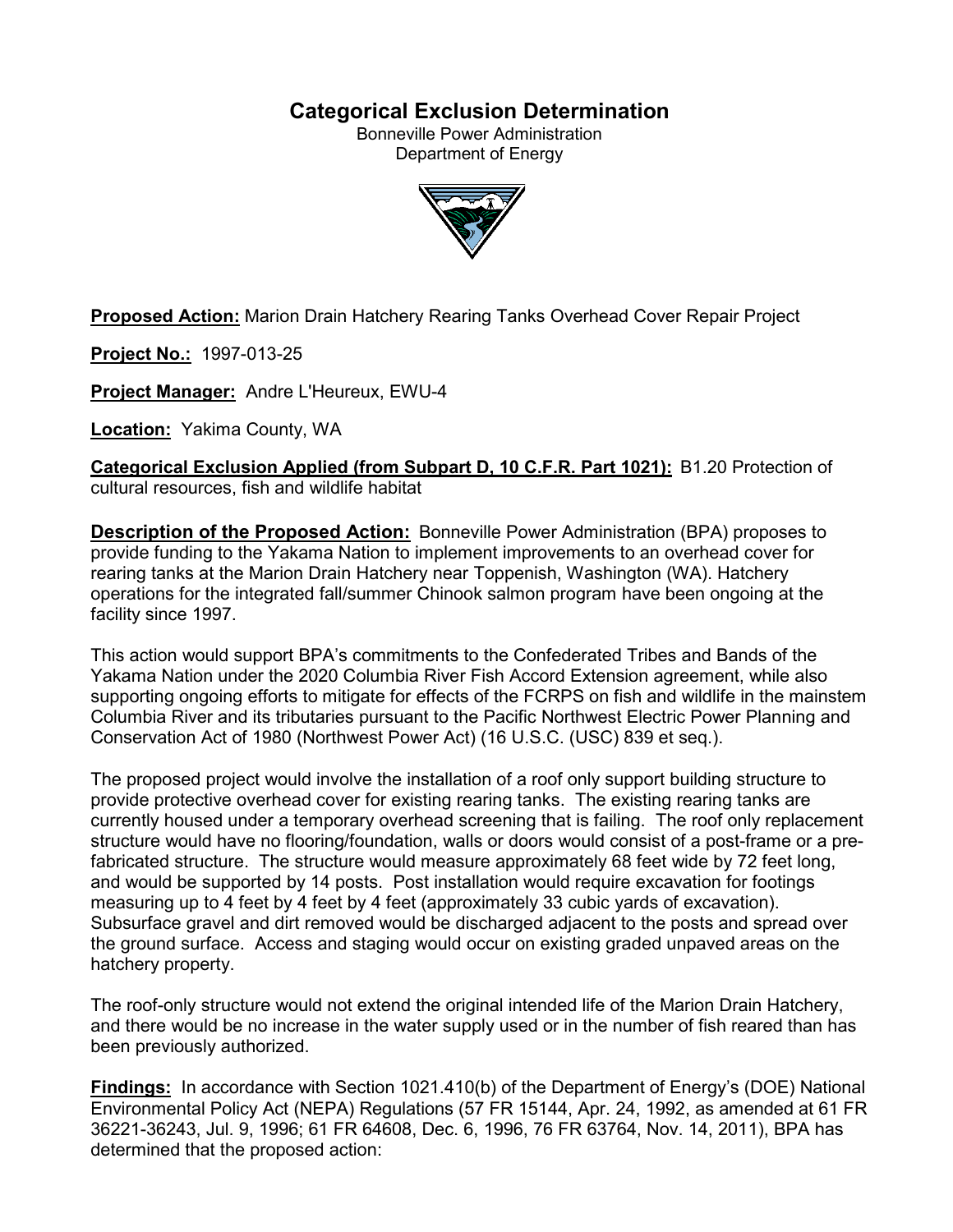- 1) fits within a class of actions listed in Appendix B of 10 CFR 1021, Subpart D (see attached Environmental Checklist);
- 2) does not present any extraordinary circumstances that may affect the significance of the environmental effects of the proposal; and
- 3) has not been segmented to meet the definition of a categorical exclusion.

Based on these determinations, BPA finds that the proposed action is categorically excluded from further NEPA review.

*/s/ Michele Palmer* Michele Palmer Environmental Protection Specialist

Concur:

*/s/ Katey C. Grange February 16, 2022* Katey C. Grange Date NEPA Compliance Officer

Attachment(s): Environmental Checklist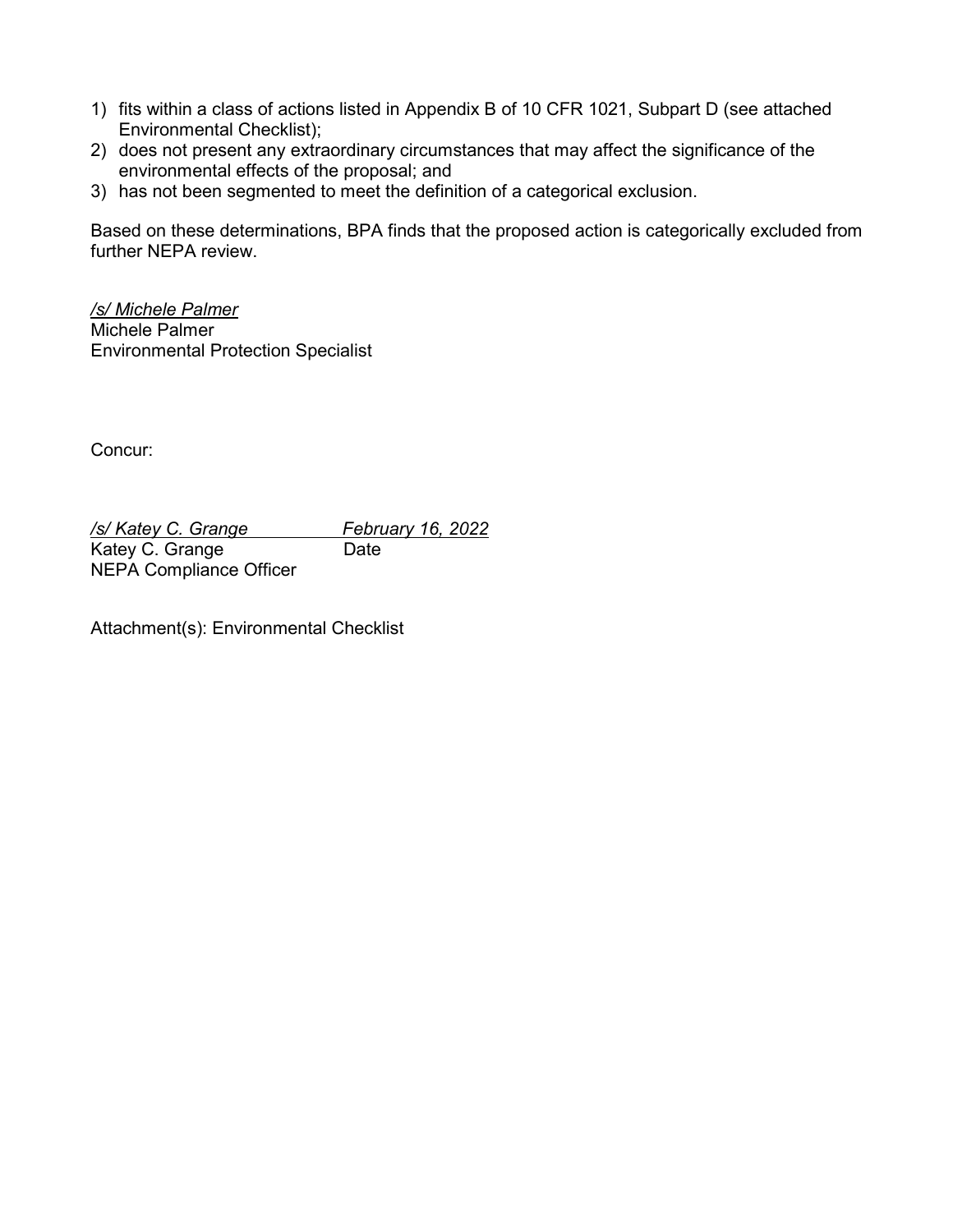# **Categorical Exclusion Environmental Checklist**

This checklist documents environmental considerations for the proposed project and explains why the project would not have the potential to cause significant impacts on environmentally sensitive resources and would meet other integral elements of the applied categorical exclusion.

## **Proposed Action:** Marion Drain Hatchery Rearing Tanks Overhead Cover Repair Project

# **Project Site Description**

The Marion Drain Hatchery is located on a 38.5-acre parcel that is approximately eight miles southwest of Toppenish, WA (Township 10 North, Range 19 East, Section 20). The land is within the Yakama Nation Reservation and is located adjacent to the Marion Drain (man-made irrigation canal) about 13.8 miles from where the canal empties into the Yakima River at RM 77. The replacement roof only structure would be situated over several existing rearing tanks that are located in unpaved areas of the hatchery site approximately 180 feet northwest of the Marion Drain. Work would occur within previously graveled areas within the existing hatchery facility.

# **Evaluation of Potential Impacts to Environmental Resources**

### **1. Historic and Cultural Resources**

Potential for Significance: No with Conditions

Explanation: BPA initiated consultation with the Yakama Nation Tribal Historic Preservation Office (THPO) and the Confederated Tribes and Bands of the Yakama Nation (Yakama Nation) on October 13, 2021. On December 17, 2021, the Yakama Nation THPO responded, requesting that a monitor be present to observe ground-disturbing project activities. On December 21, 2021 BPA submitted a determination of effects letter indicating that the proposed undertaking would result in no effect to historic properties and stipulating that a monitor be present during implementation of ground-disturbing activities. On January 20, 2021, the 30-day comment period expired, no additional responses were received from the consulting parties, and BPA assumed concurrence.

Notes:

• A cultural resources monitor shall be present to observe ground disturbing activities and an Inadvertent Discovery Plan shall be on site during implementation.

### **2. Geology and Soils**

Potential for Significance: No

Explanation: Localized soil disturbance would occur during installation of support posts. Standard construction erosion control measures would be utilized as necessary.

### **3. Plants (including Federal/state special-status species and habitats)**

Potential for Significance: No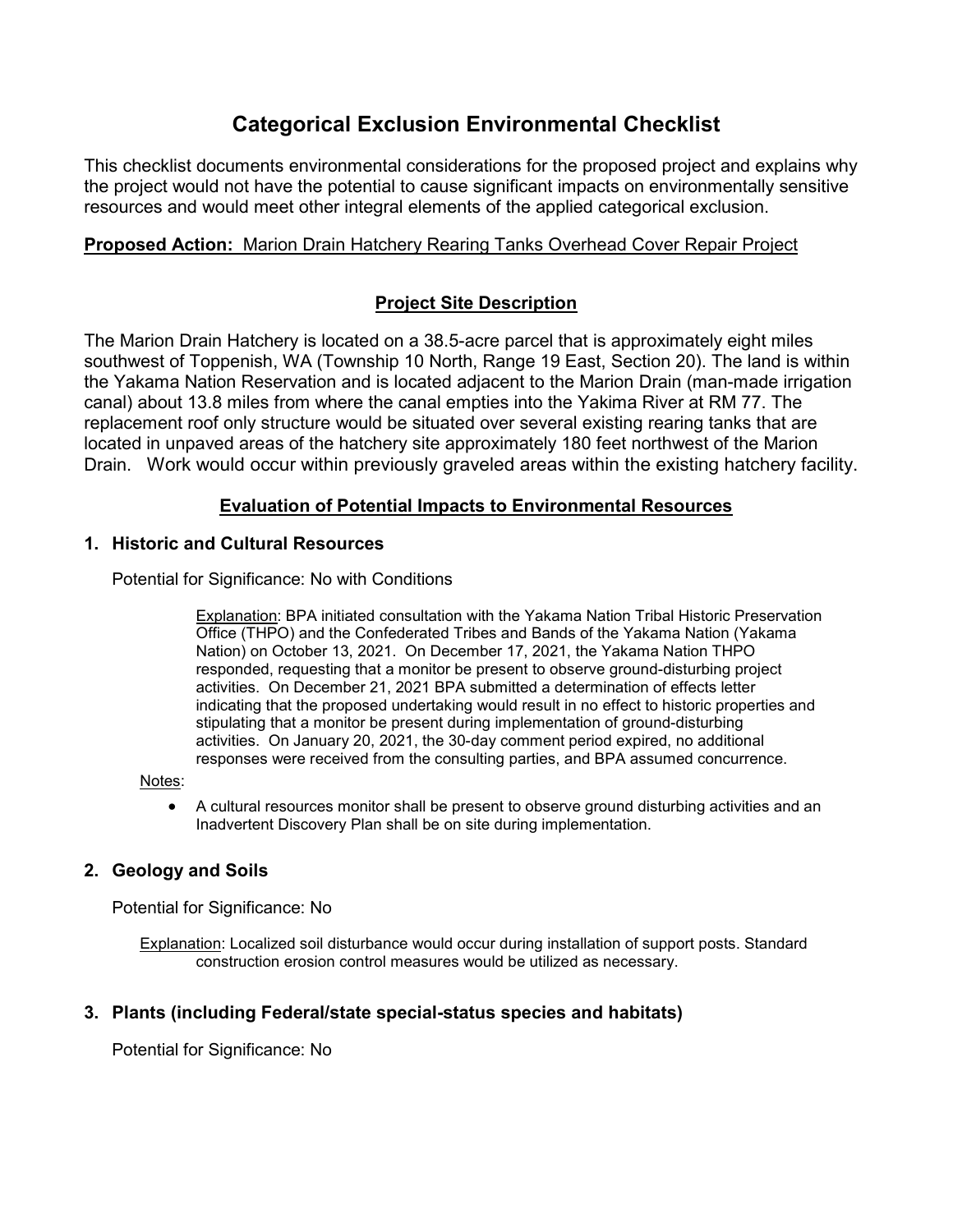Explanation: The work area is within a previously disturbed graveled area of an existing hatchery site. No known Federal/state special-status plants are present in the project area and vegetation disturbance is not expected.

### **4. Wildlife (including Federal/state special-status species and habitats)**

Potential for Significance: No

Explanation: The work area is within a previously-disturbed graveled area of an existing hatchery site. No known ESA-listed species and no habitat for any Federal or State special-status species are present in the project area. Project activities would be limited to an already impacted, unpaved area of an existing hatchery site and would not substantially alter the footprint or operational noise of the area; therefore, wildlife and associated habitat would not be affected.

### **5. Water Bodies, Floodplains, and Fish (including Federal/state special-status species, ESUs, and habitats)**

Potential for Significance: No

Explanation: All activities would occur within previously disturbed and developed areas. No in-water work is proposed for this project. Standard construction erosion control measures would be utilized to ensure sediment and other contaminants do not enter bodies of water. Therefore, waterbodies, floodplains, and fish would not be affected in the short term by the proposed project activities. In the long term, the structure would support hatchery operations for the integrated fall/summer Chinook salmon program.

### **6. Wetlands**

Potential for Significance: No

Explanation: All activities would occur within previously disturbed and developed areas; no wetlands are present.

#### **7. Groundwater and Aquifers**

Potential for Significance: No

Explanation: No use of groundwater proposed and excavation would not extend to a depth that would intersect ground water.

### **8. Land Use and Specially-Designated Areas**

Potential for Significance: No

Explanation: Existing land uses would remain the same. The work sites are not within a specially designated area.

#### **9. Visual Quality**

Potential for Significance: No

Explanation: The structural roof cover would be located in the same area as existing equipment and buildings and existing structures would not be altered. The visual quality of the site would remain similar to existing conditions.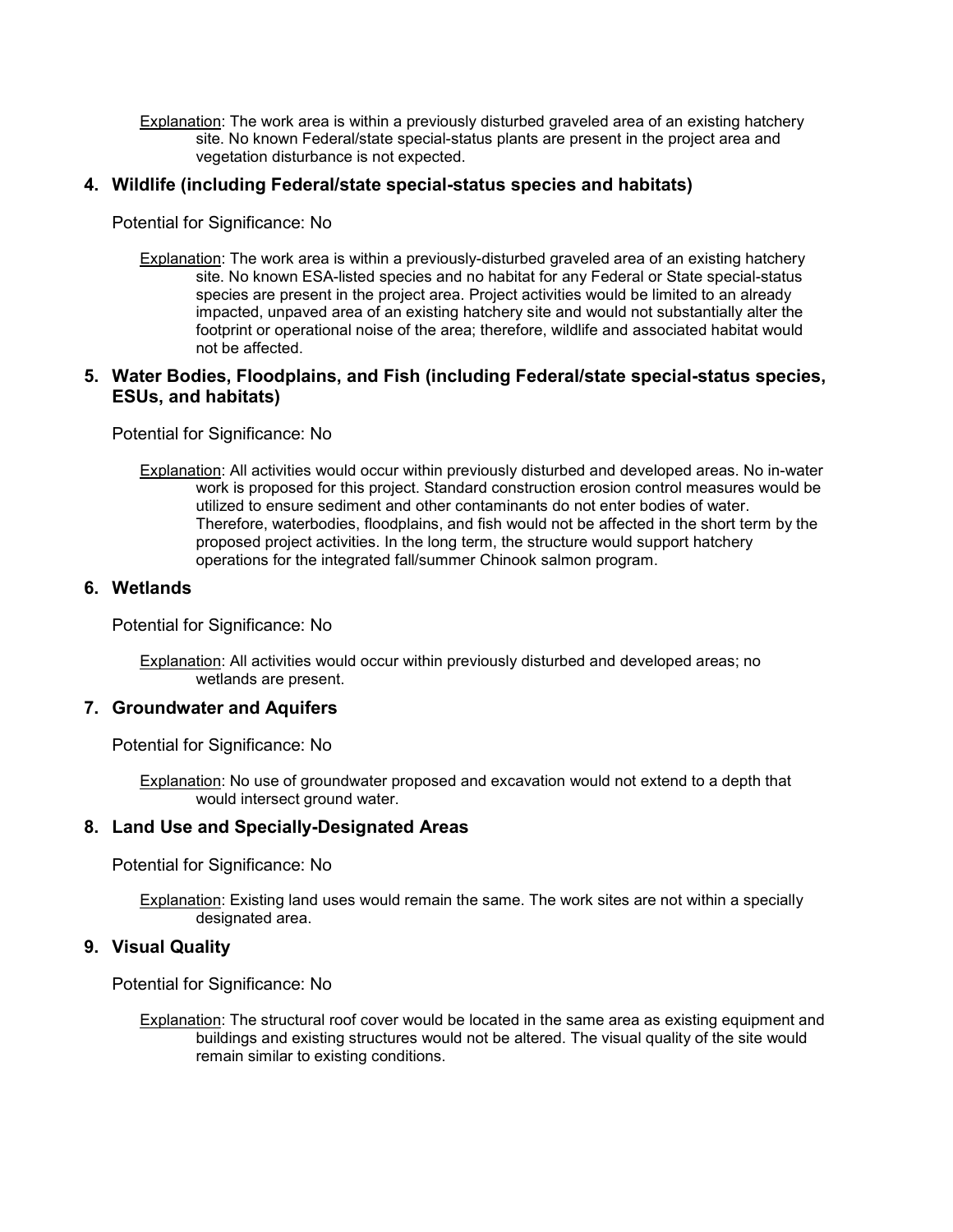### **10. Air Quality**

Potential for Significance: No

Explanation: Emissions are anticipated from delivery and installation vehicles. The emissions would be of short duration and consistent in amount and duration with routine vehicle use currently at the hatchery and surrounding agricultural operations.

#### **11. Noise**

Potential for Significance: No

Explanation: Noise is anticipated from delivery and installation vehicles, and installation activities. The noise would be of short duration and not inconsistent in volume or duration with routine activities at the hatchery and surrounding agricultural operations.

### **12. Human Health and Safety**

Potential for Significance: No

Explanation: Transportation of support posts and roof materials would add to vehicle use of local roads, but that increase would last for only a few days and would not add a large quantity of vehicles. Installation actions at the hatchery would have their attendant risk to operational personnel, but no more than other routine heavy maintenance activities at the hatchery. The risk environment would not change.

### **Evaluation of Other Integral Elements**

The proposed project would also meet conditions that are integral elements of the categorical exclusion. The project would not:

**Threaten a violation of applicable statutory, regulatory, or permit requirements for environment, safety, and health, or similar requirements of DOE or Executive Orders.**

Explanation: N/A

**Require siting and construction or major expansion of waste storage, disposal, recovery, or treatment facilities (including incinerators) that are not otherwise categorically excluded.**

Explanation: N/A

**Disturb hazardous substances, pollutants, contaminants, or CERCLA excluded petroleum and natural gas products that preexist in the environment such that there would be uncontrolled or unpermitted releases.**

Explanation: N/A

**Involve genetically engineered organisms, synthetic biology, governmentally designated noxious weeds, or invasive species, unless the proposed activity would be contained or confined in a manner designed and operated to prevent unauthorized release into the environment and conducted in accordance with**